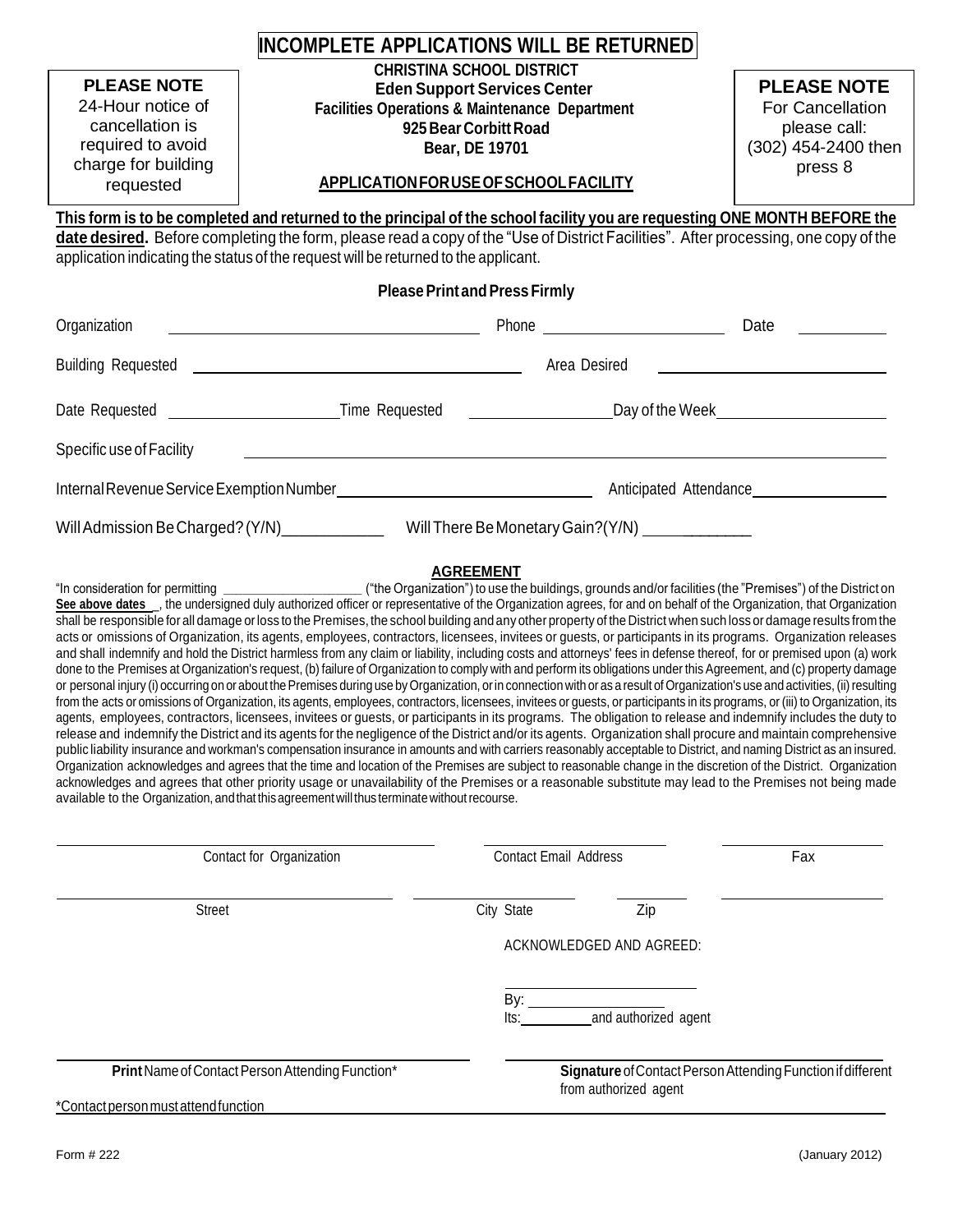|                                               |                                                                        |                                              |                                                                                  | Date       |
|-----------------------------------------------|------------------------------------------------------------------------|----------------------------------------------|----------------------------------------------------------------------------------|------------|
|                                               |                                                                        |                                              | Chief Custodian's Acknowledgement of Requirements_______________________________ | Date       |
|                                               | COSTESTIMATES: (see separate page outlining charges)                   |                                              |                                                                                  |            |
| <b>UsageFee</b>                               |                                                                        |                                              | If Charging to School budget Custodial Overtime                                  |            |
| <b>Hours</b>                                  |                                                                        | Hrs.                                         |                                                                                  | Enter Code |
| <b>Total Cost Estimate</b><br><b>Approved</b> |                                                                        | \$                                           | Not Approved                                                                     | Date       |
|                                               |                                                                        |                                              |                                                                                  |            |
|                                               | A COPY OF THIS FORM MUST BE AT THE SITE                                |                                              | THE USER MUST SIGN OFF ON THE DAY OF THE EVENT                                   |            |
|                                               | DAY OF EVENT USER SIGN-OFF                                             |                                              |                                                                                  |            |
|                                               | I have reviewed, inspected and approved the Premises for all purposes: |                                              |                                                                                  |            |
|                                               |                                                                        | Manager, Facilities Operations & Maintenance |                                                                                  |            |

**Signature** of Contact Person Attending Function Date